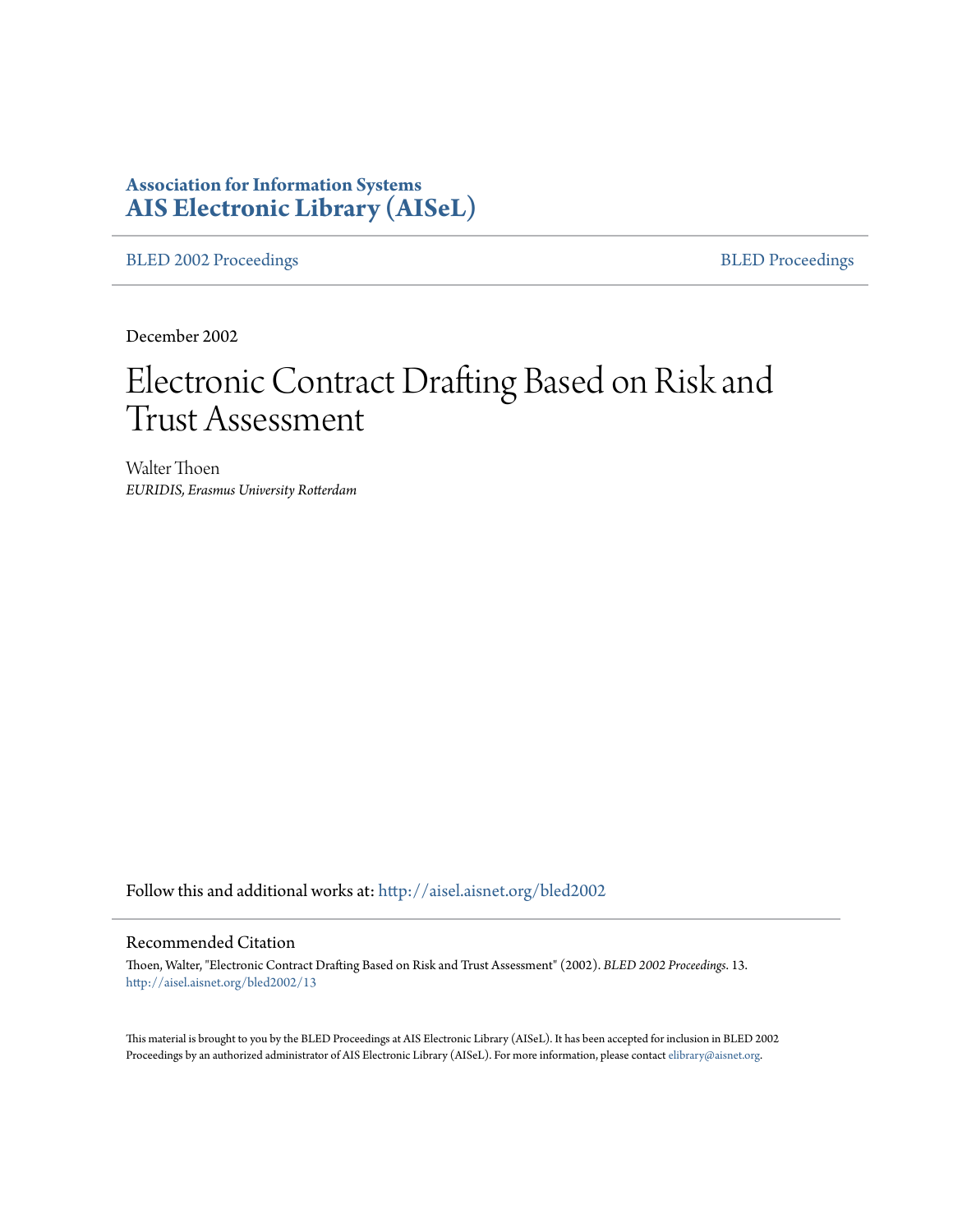# **15th Bled Electronic Commerce Conference**

### **eReality: Constructing the eEconomy**

Bled, Slovenia, June 17 - 19, 2002

## **Electronic Contract Drafting Based on Risk and Trust Assessment**

#### **Yao-hua Tan**

Free University Amsterdam The Netherlands YTan@feweb.vu.nl

#### **Walter Thoen**

EURIDIS, Erasmus University Rotterdam The Netherlands WThoen@fac.fbk.eur.nl

#### **Abstract**

*Contracts play an important role in the every day life of many individuals. Contracts are often negotiated and drafted in an unstructured manner. In this paper we propose a more structured model driven approach to contracting. In particular, we focus on developing a risk and trust model for the transaction that is subsequently used to negotiate the contract. We show how rules can be applied to the risk and trust model of the contract in order to advice the contracting parties how the contract could be amended, e.g. by introducing control mechanisms, to make it more appropriate to their respective risk and trust assessments.* 

#### **1. Introduction**

Electronic commerce is doing business via electronic networks. Paper-based trade documents such as, for example, request for quotation, purchase order or invoice are replaced by electronic messages, in particular *Electronic Data Interchange* (EDI) messages. These electronic messages are not only transmitted much faster than paper-based documents, but computers can also process them automatically. A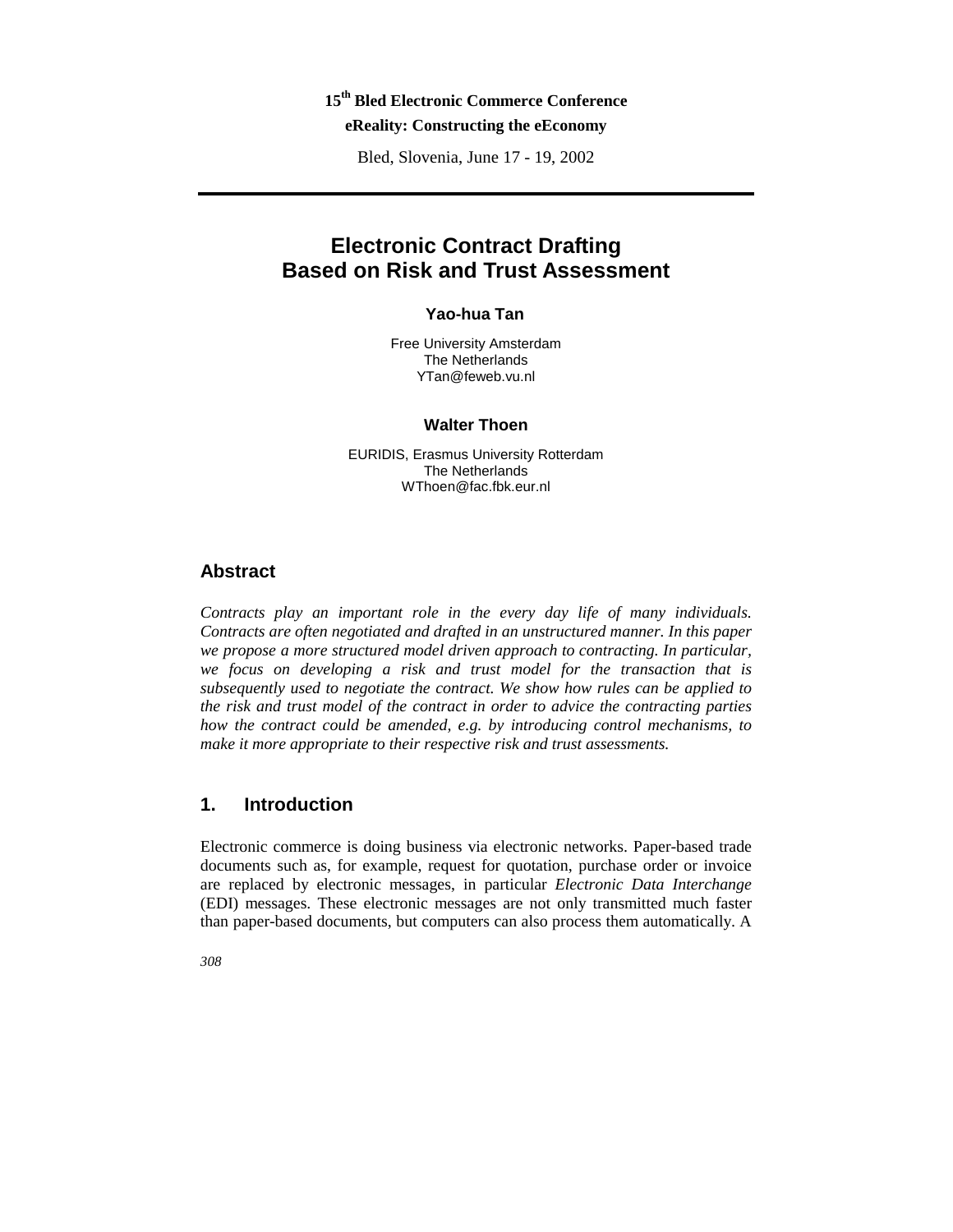sophisticated type of automated processing of electronic messages is electronic contracting and negotiation where the actual trade contract is on-line negotiated and concluded via an electronic network. In principle this negotiation process could be done by autonomous software agents that are instructed by a human user how to negotiate for him. However, in most cases the electronic negotiation process will probably be semi-automated where the human user is also involved and takes the final decision. Also here automated processing can be very helpful, for example where the computer analyzes the content of the contract and provides what-if analyses to explain to the user what his liabilities and risks are if he agrees to a proposed contract.

The traditional process of negotiating and drafting a contract often adds significantly to the cost of the transaction. Making the drafting process more efficient and thereby reducing the transaction costs is thus an interesting value proposition.

Support for drafting all these contracts in often lacking or very limited (see [STT01] for an overview). There are CD-ROM collections of so-called 'boilerplate' contracts. You can select the boilerplate contract that you think fits your situation best. You can load the boilerplate contract into your word processor in order to complete the blanks or in order to remove, add or modify some clauses. There are special 'Write Your Own Will' kits that help people to write their testaments. Magazines for businessmen often publish articles about the things that you should check before signing a contract, such as "Which law governs the contract?" or these articles inform you about the pitfalls. For example, in the December 2001 issue of a Dutch magazine targeted at professional buyers they warn for the English phrase "time is of the essence" which at first appears to be harmless, but this phrase has a very far-reaching meaning in English law [G01]. The advice and support offered by these CD-ROM collections, special kits and magazines, however, is very generic. The boilerplate contracts and special kits only deal with frequently occurring situations such as labor contracts or rental contracts. Once you start deviating from the standard text of the boilerplate contract or if you need something that is just slightly out of the ordinary then you are on your own or you have to hire a legal expert.

In the late 1980s Ron Lee introduced the idea of 'electronic contracting' [L88]. Lee referred to "employment of technology for further standardization of certain classes of contracts in order to reduce the transaction costs and time of contracting" as electronic contracting. Lee focused mainly on the application of results coming from the field of Artificial Intelligence to the contract drafting process. In his CANDID work Lee showed how formal languages could be used to clearly and unambiguously represent the contents of certain classes of contracts [L80][L96]. In the late 1980s and early 1990s the state-of-the-art in communication technology represented a major limitation for the adoption of the 'electronic contracting' concept. At that time only very large organizations were using so called valued added networks (VANs) to exchange trade documents with their partners. These Electronic Data Interchange (EDI) systems were mainly used to exchange relatively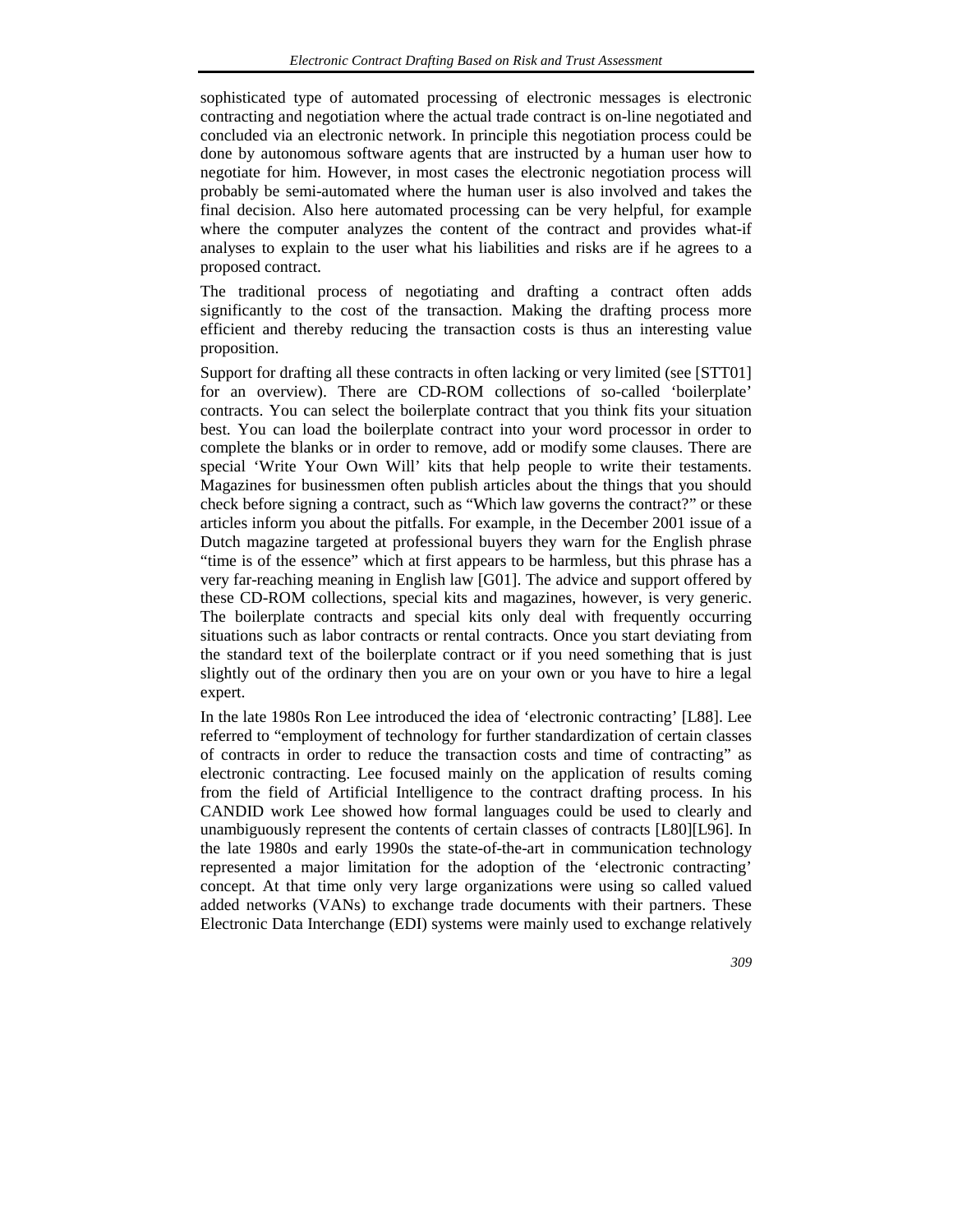simple contracts such as call-off orders. The Interchange Agreement regulating the electronic exchange of the data and frame agreement regulating the exchange of the goods were negotiated and drafted off-line.

To a large extent the advent of the Internet in the mid 1990s removed the limitation that the communication technology was for electronic contracting. Suddenly, it was within the reach of almost every organization and individual to exchange data in an electronic way. It now seemed that everyone could reap the benefits of electronic contracting. As a result of this new situation many academic and commercial projects were initiated in order to advance the state-of-the-art in electronic contracting and to bring the benefits to even the smallest organizations.

This paper is devoted to a particularly important aspect of contracting, namely supporting contract drafting to include control mechanisms appropriate the parties' risk and trust profiles. Many things can go wrong before the parties have performed all the actions required to complete their transaction. The parties can make mistakes or they can behave opportunistically. Technical failures might affect the transaction. The weather might cause damage to the products or the weather might make it impossible to perform a service such as building a house. In order to cater for all these contingencies contracts often include many clauses that regulate the risks, costs, corrective actions and penalties associated with the situations in which something went wrong.

In section 2 we start by introducing our general approach to contracting, which we call 'contract engineering'. In section 3 we introduce the generic trust model that will be used to support the negotiators during the contract-drafting phase. In section 4 we demonstrate how the generic trust model can be used to make decisions about various scenarios. In section 5 we show how this decision making process can be formally implemented using what we call an Action Risk/Trust Matrix and a Rule Frame. In section 6 we present our conclusions and give an outline for further research.

#### **2. Contract Drafting**

In this paper we use the following definition "contracts are promises that the law will enforce" [C01]. This definition appears to be very simple, but it does capture the essence of what contracts are very well. Given the definition, the law thus has to play an important role in any discussion about contracts and contract drafting. Many people, who have not enjoyed a legal education, are surprised though how little the law actually regulates if it comes to contracts. For example, the first article 1.1 of the UNIDROIT "Principles of International Commercial Contracts" states that "the parties are free to enter into a contract and determine its content" [U94]. The principles go on by stating that nothing requires a contract to be concluded in or evidenced by writing (article 1.2). The contract may be concluded either by the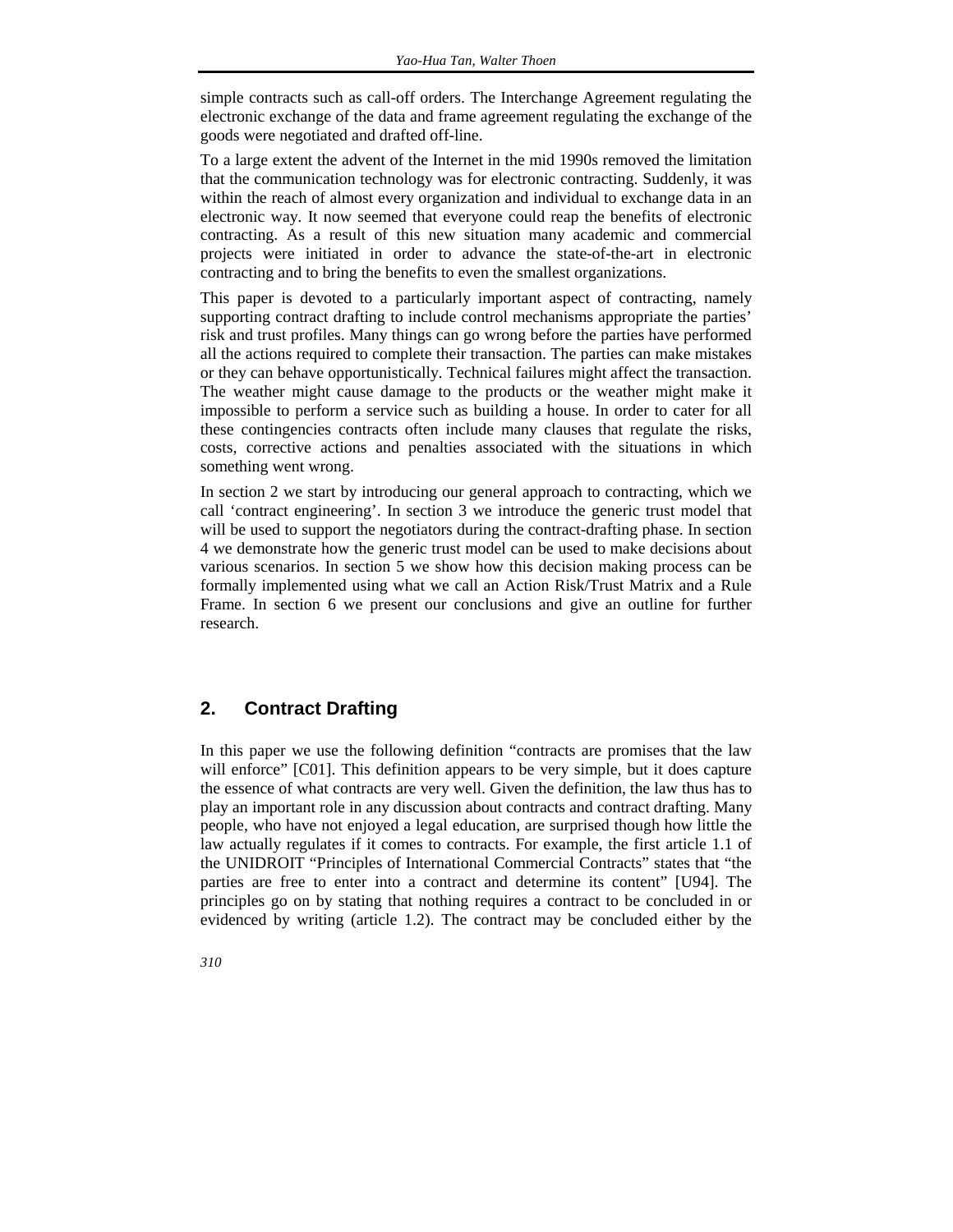acceptance of an offer or by conduct of the parties that is sufficient to show agreement (article 2.1).

This freedom seems to be reflected in the way in which many contracts are drafted. As there are no formal requirements about the structure and content of the contract everyone goes about drafting contracts in his own way. In other words, there is almost no systematic method used to guarantee the quality of the contract document. Of course, trained lawyers are usually hired to draft or verify the content of the contract. These lawyers are trained to spot missing clauses in the contract, to spot dangerous phrases in the contract and to advise their clients about possible unfavorable outcomes that the contract might have for the client. Lawyers can significantly improve the quality of the contract especially from a legal point of view. Also they play an important role in making the client aware of the risks he or she is running and which clauses to include in the contract to cope with the risk in an acceptable way. Lawyers, however, cannot really make sure that the contract adequately reflects the intentions, risk assessments, trust assessments and profit expectations of the contracting parties. In this paper we propose to use a structured approach to contract drafting. What makes our approach different from other existing contract drafting systems is that where most systems could be considered as advanced word processors for drafting, i.e. they are based on the idea of configuring a contract from template clause text blocks (see [STT01]), our approach is based on a principled analysis of the risk and trust issues that are relevant for a specific case. In addition, the system contains a library of heuristic rules to provide suggestions for controls that can be included in the contract for specific risks. The system contains a matching system that relates applicable rules to the risk and trust analysis of a specific case. For example, for a specific risk and trust analysis in international trade a letter of credit procedure could be suggested as a method to deal with these risks.

Below we list the various objects that we use to model contracts (see Table 1).

| bject         | Description                                                                                                                                                                      |
|---------------|----------------------------------------------------------------------------------------------------------------------------------------------------------------------------------|
| <b>ctor</b>   | Any person or organization that performs an action defined in<br>the contract or related to the contract                                                                         |
| :ole          | A role is a meaningful cluster of activities, recognized by the<br>business world ([B97], page 22)                                                                               |
| 'alue Object  | Contracts typically deal with the exchange of value objects,<br>such as products, services and money, between the parties                                                        |
| .ction        | An activity performed by an Actor                                                                                                                                                |
| ction Profile | The Action Profile contains the relationships among actions, the<br>risk/trust assessments of the contracting party, and an analysis<br>of the effects of events on the actions. |
| vent          | An occurrence not performed by an Actor                                                                                                                                          |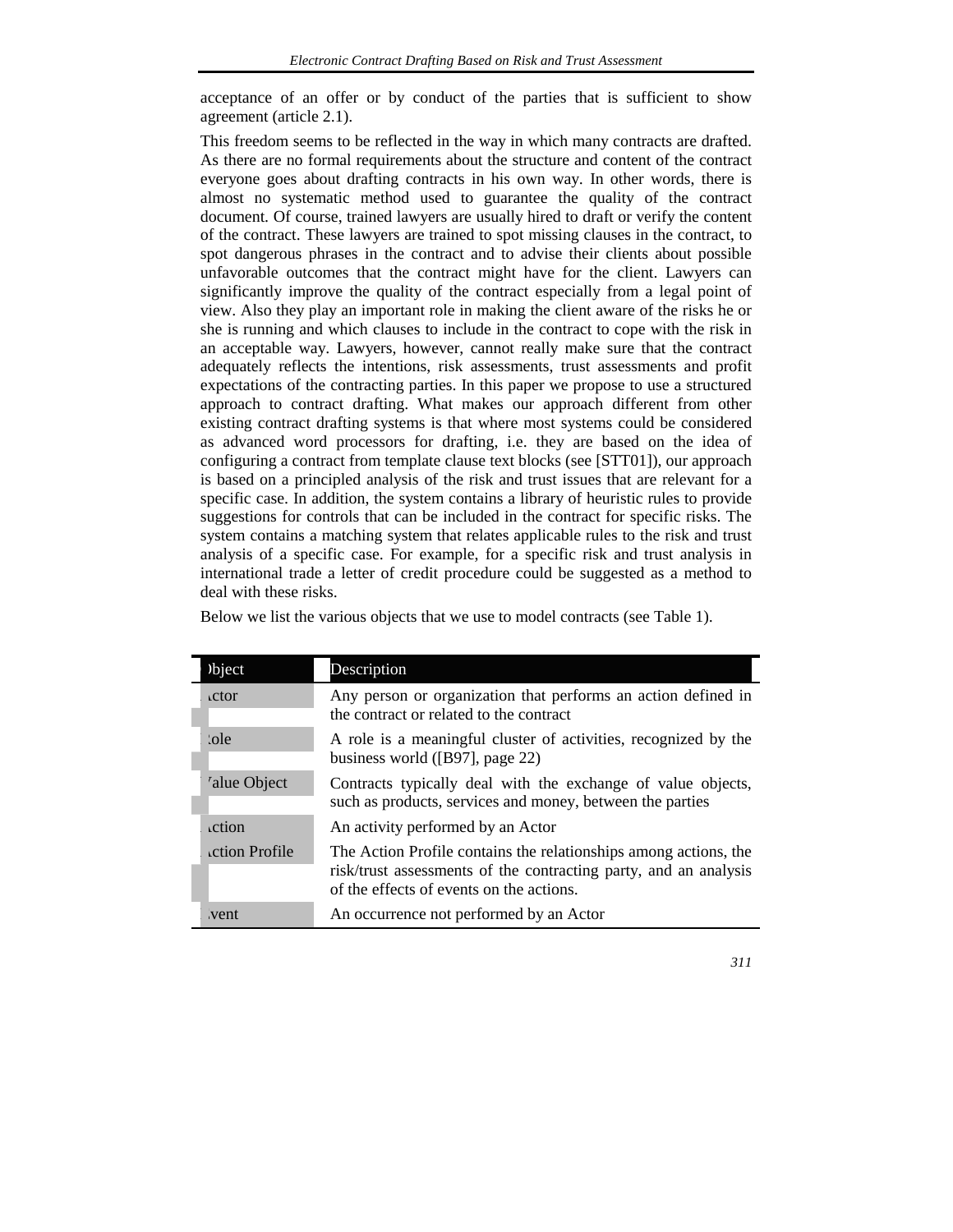| vent Profile    | The Event Profile specifies all events that might affect the |
|-----------------|--------------------------------------------------------------|
|                 | performance of the contract and their likelihood.            |
| 'ontract Clause | The terms and conditions of the contract document            |
| ule:            | A rule specifies how a contract should be amended given the  |
|                 | Action and Event Profiles of the contracting parties.        |

The Action, Action Profile and Rule objects are discussed in more detail in the coming sections.

#### **3. Trust Model**

In recent years the concept of 'Trust' has received a lot of attention from researchers and businesses (see for instance [AMR98]). The reason behind this sudden increase in attention is that most people agreed that in order for electronic commerce to really take of it is required that everyone has sufficient trust in the virtual environment. Trust, however, has proven to be a very elusive concept. Many definitions of trust exist. Distinctions have been made between the noun 'trust' that was taken to refer to the mental state and the verb 'to trust' that was taken to refer to the manifestation of trust in one's actions [CF98]. Trust has been studied by researchers from the fields of psychology and cognitive science, who treat trust as a mental state of an individual [CF98]. Trust has been studied as something that exists between two individuals [TT01]. And trust has been studied as something that exists in industrial districts or even nations [G02][F95]. Trust is sometimes seen as a static phenomenon that exists and that can be measured and can be used to explain things like the wealth of nations [F95] or the existence or emergence of institutions [Z86]. Other times, trust is seen as a dynamic phenomenon that can emerge, that can be built and that can cease to exist [RV92][RV94]. It has been argued that trust is needed only in risky situations [KK70]. The complementary or supplementary relationship between trust and control has been studied [DB98][GLF98][HL98][L79].

The fundamental principle that is important for this paper is that a party will engage in a transaction in case the potential gain outweighs the risk associated with the transaction. We conceive the potential gain as a subjective expected utility that can be broken down into [R01]:

- Perceived Direct Benefit the subjective expected utility directly resulting from the exchange of value objects of the transaction
- Perceived Relationship Benefit the subjective expected utility resulting from the relationship with the other party. This could, for instance, include the subjective expected utility of future transactions with the other party
- *312*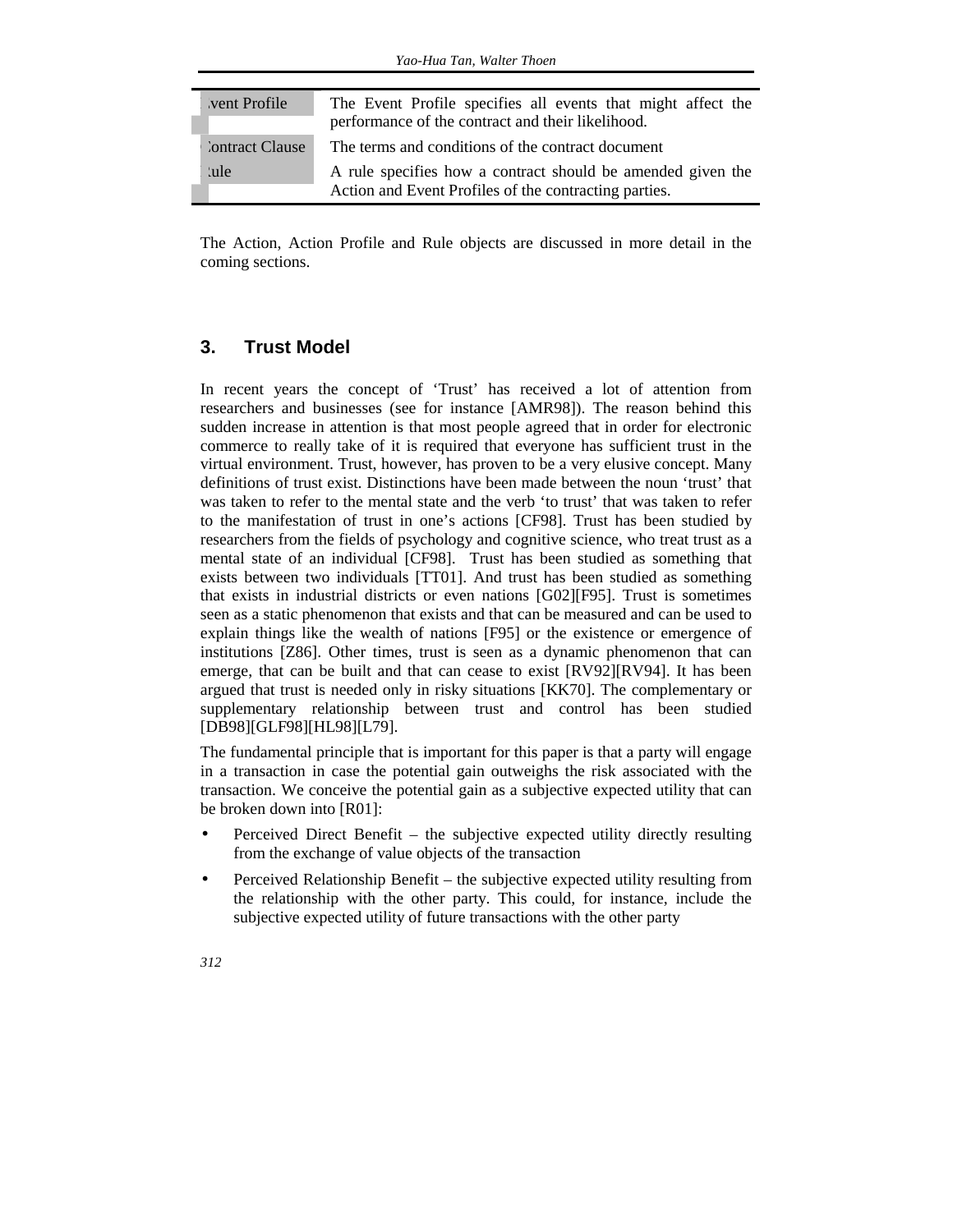• Perceived Strategic Benefit – the subjective expected utility resulting indirectly from the transaction or the relationship with the other party. For example, it can be good for once reputation to supply to the other party, which might lead to similar transactions with other organizations.

The risk associated with the transaction is a subjective expected utility loss calculation that factors in the party's risk propensity, the party's probability assessment and the party's expected utility loss of the unfavorable outcome. We distinguish between two types of risks, behavioral risk, which are the possible adverse outcomes directly resulting from behavior exhibited by the contracting parties, and environmental risk, which are adverse outcomes outside the influence of the contracting parties. The environmental risk component can be further broken down into:

- Technological Environment Risk, i.e. risk related to the technology used for the performance of the transaction, such as communication technology.
- Physical Environment Risk, i.e. risk related to the adverse effects of the weather.
- Political Environment Risk, i.e. risk related to political decisions made by governments, such as a trade embargo, raise in import/export duties, and war.
- Social Environment Risk, i.e. risk related to changing opinions of the society

In discussing the acceptance of electronic commerce by consumers and businesses the word 'trust' has been extensively used in relation to environment risk, especially technological environment risk. We do not consider trust to play a role in environmental risk. In other words, we do not want to say that "we trust that the weather will be good" or that "we trust that the integrity of the messages will be maintained by the communication system". In this paper we reserve the term 'trust' solely for the behavioral risk component. We use the term trust when we talk about the behavior we expect from the other parties involved in the contract, but we also use the term trust when we talk about the mechanisms that aim to control the behavior of the other parties. In other words, we talk about 'trust in the other party' and 'trust in the control mechanisms'. For more details about the separation between those two kinds of trust and related concepts such as 'communality trust' and 'understanding trust' we refer to reader to [TT00][TT02].

We measure the behavioral risk of the actions of the other party as the probability of the adverse behavior times the utility loss resulting from the behavior. The probability assessment consists of two components the 'Can Do' probability and the 'Will Do' probability. The 'Can Do' component measures the extent to which the adverse behavior is possible. The 'Will Do' component measures the likelihood that the other party will exhibit the adverse behavior, given that this behavior is possible. If we use terminology from transaction cost economics (TCE), then we could say that the 'Can Do' component measures the likelihood of the existence of an opportunity and the 'Will Do' measures the likelihood of opportunism, which in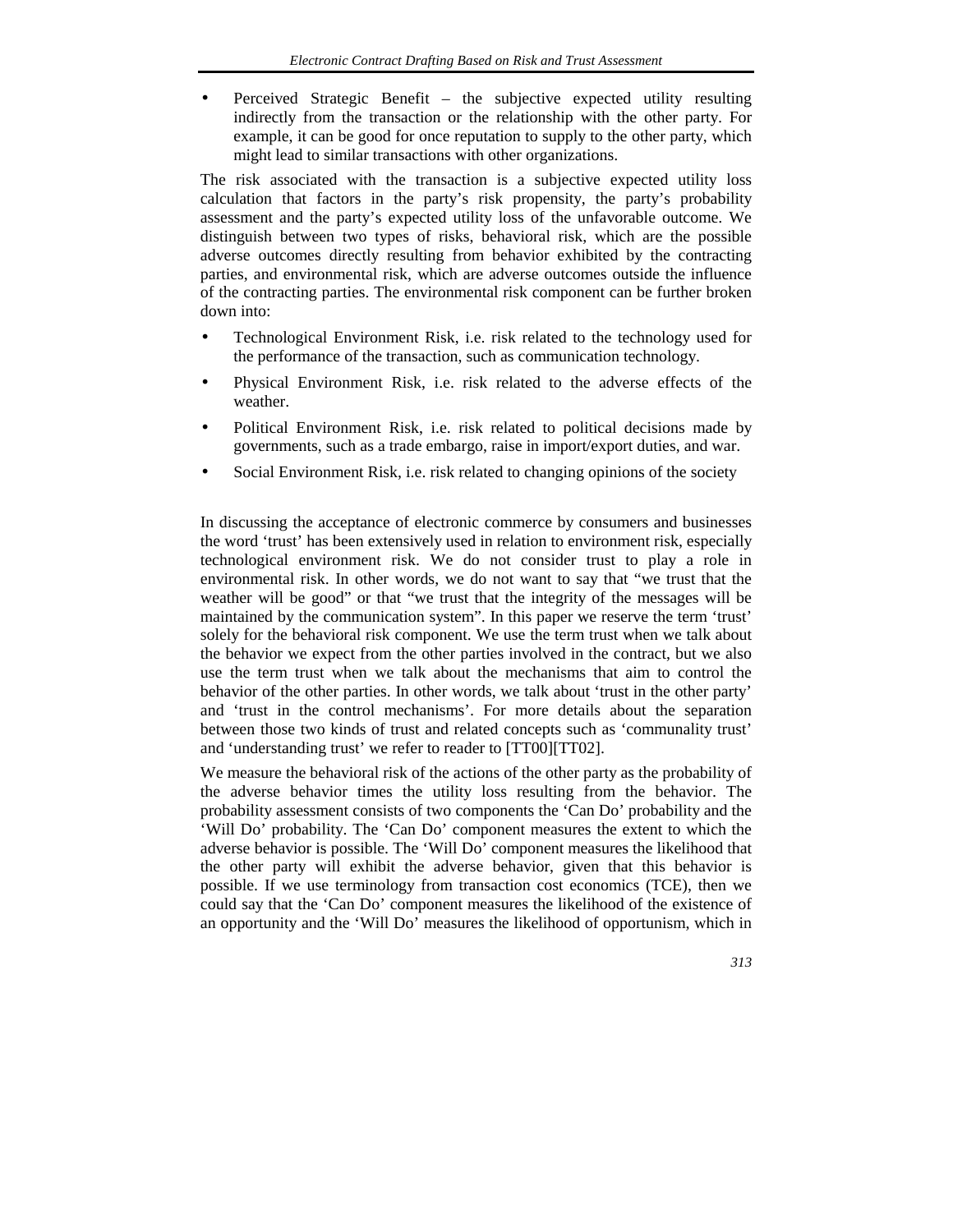TCE is defined as "self-interest seeking with guile" [W75][W85]. Behavioral risk of a certain action can thus be calculated as 'Can Do' times 'Will Do' times 'Utility Loss'.

We can further refine the analysis of behavioral risk by distinguishing between the various forms in which an undesirable outcome can be manifested. We distinguish between the following five possible outcomes of an action:

- *Performed as intended* (this is the intended outcome)
- *Not performed at all* (no attempt is made to perform the action)
- *Performed, but not as intended* (an attempt to perform the action is made, but the result is not as intended, e.g. quality of the delivered products is poor)
- *Performed, but too late* (the action is performed, but after the deadline)
- *Faked* (the action is not performed, but the party is made to belief that the other party has performed the action as intended)

The 'Can Do' and 'Will Do' assessments can now be made for each of these five possible outcomes. For example, one can assess the possibility that an action can be faked, this requires for instance that the outcome is not directly or immediately observable. And in case the possibility is greater than zero one can assess the probability that the other party will exploit this possibility and fake the action, which requires that there is a self interest for the other party to do so.

In the next section we demonstrate, with some informal examples, how we intend to use the risk and trust analysis during contract negotiation and drafting. In section 5 we present some of the details of our implementation.

#### **4. Applying the Trust Model**

In this section we discuss an action that is part of many contracts, namely 'to pay'. When we are negotiating a contract in which we are to deliver some goods or services in return for which the other party has to pay a certain amount of money, we have to consider the risk associated with the payment action. The analysis in the previous section shows that we have to assess the risks of non-payment, inadequate payment, late payment, and faked payments (e.g. using a bad check). For the example we limit ourselves to the risk of non-payment. We also ignore the environmental risk component.

Figure 1.A. shows the assumptions we make regarding the assessment made by the party of the potential gain of the transaction. We assume that the utility is measured in Euros and that the amount that the other party has to be pay is EUR 10,000 and that the party has a 20% direct profit for the transaction. The total Potential Gain is estimated at EUR 2,350.

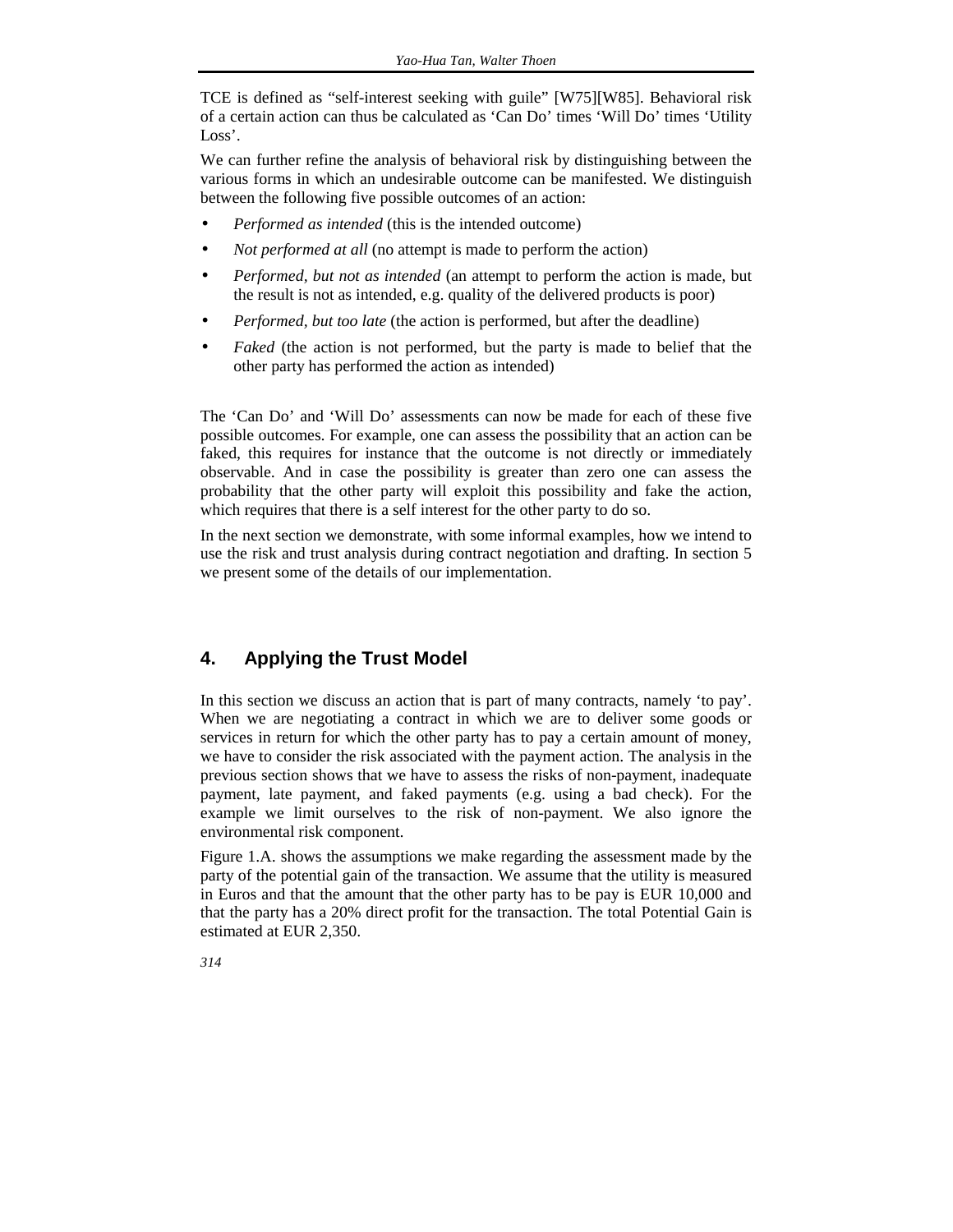| Direct Benefit              | 2.000 |
|-----------------------------|-------|
| <b>Relationship Benefit</b> |       |
| <b>Strategic Benefit</b>    |       |
| Cost for controls           |       |
| <b>Total Potential Gain</b> | 2.350 |

*Figure 1: A Potential Gain analysis* 

In Figure 1.B. the assessment of the non-payment risk is presented. The other party has all opportunity not to pay. The "Can do" probability bar measures from 0 tot 1, and is positioned at 1. There is no control mechanism that aims to reduce the opportunity for non-payment, so both the 'control effectiveness' as well as the 'trust in control' measures are set as at 0.



*Figure 1.B: Risk/Trust analysis non-payment risk (Note: the scrollbars range from 0 and 1)* 

In case the other party does not pay, then the whole amount EUR 10,000 is lost. The likelihood that the other party will exploit the opportunity by not paying is assessed as being 50%, or 0.5. The Behavioral risk is calculated as Can Do \* Will Do \* Utility Loss and is thus  $1 * 0.5 * 10,000 = 5,000$  (see Figure 1.C.). As the Behavioral Risk is greater than the Potential Gain it is printed in bold to indicate that the party will not engage in this transaction.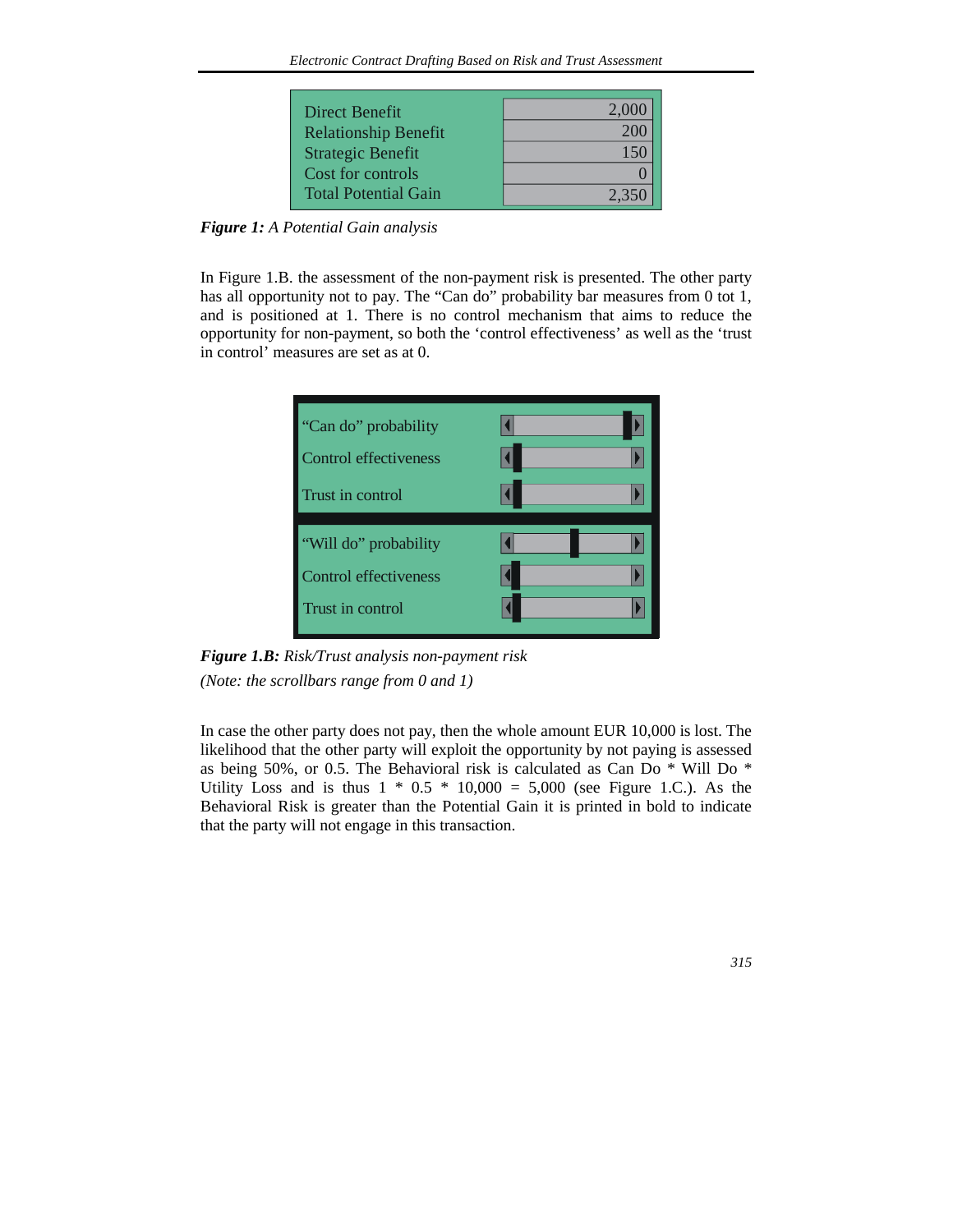

*Figure 1.C: Total behavioral risk* 

Hence, in order for the party to engage in the transaction the risk has to be reduced. There are obviously two ways to do this. We can target the opportunity, the Can Do risk, or we can target the self-interest of the other party, the Will Do risk. Let's assume that we target the Can Do risk component by introducing a documentary credit procedure. In theory a documentary credit procedure reduces the risk of nonpayment to zero, because the payment is guaranteed by an independent, reputable bank. The effectiveness of the control is thus 100%, or 1. However, we assume that the party knows about the many pitfalls that surround documentary credit procedures and therefore the party's trust in the documentary credit as a control mechanism is only 90% or, 0.9. Also, the trustworthiness of the bank involved plays a role in this assessment. Since the trust we have in the other party is no longer relevant (it has been replaced by the trust in the control mechanism and the bank) it has be greyed-out in Figure 2.



*Figure 2: Risk/Trust analysis non-payment risk with documentary credit* 

The "Can Do" risk is now calculated as ('Can Do' probability – (Control Effectiveness \* Trust in Control)) \* Utility Loss =  $(1 - (1 * 0.9)) * 10,000 = 1,000$ . As this is less than the Potential Gain the party would engage in the transaction in case a documentary credit procedure is used. However, we have to take into account that control mechanisms are not free. The banks involved will charge a fee for the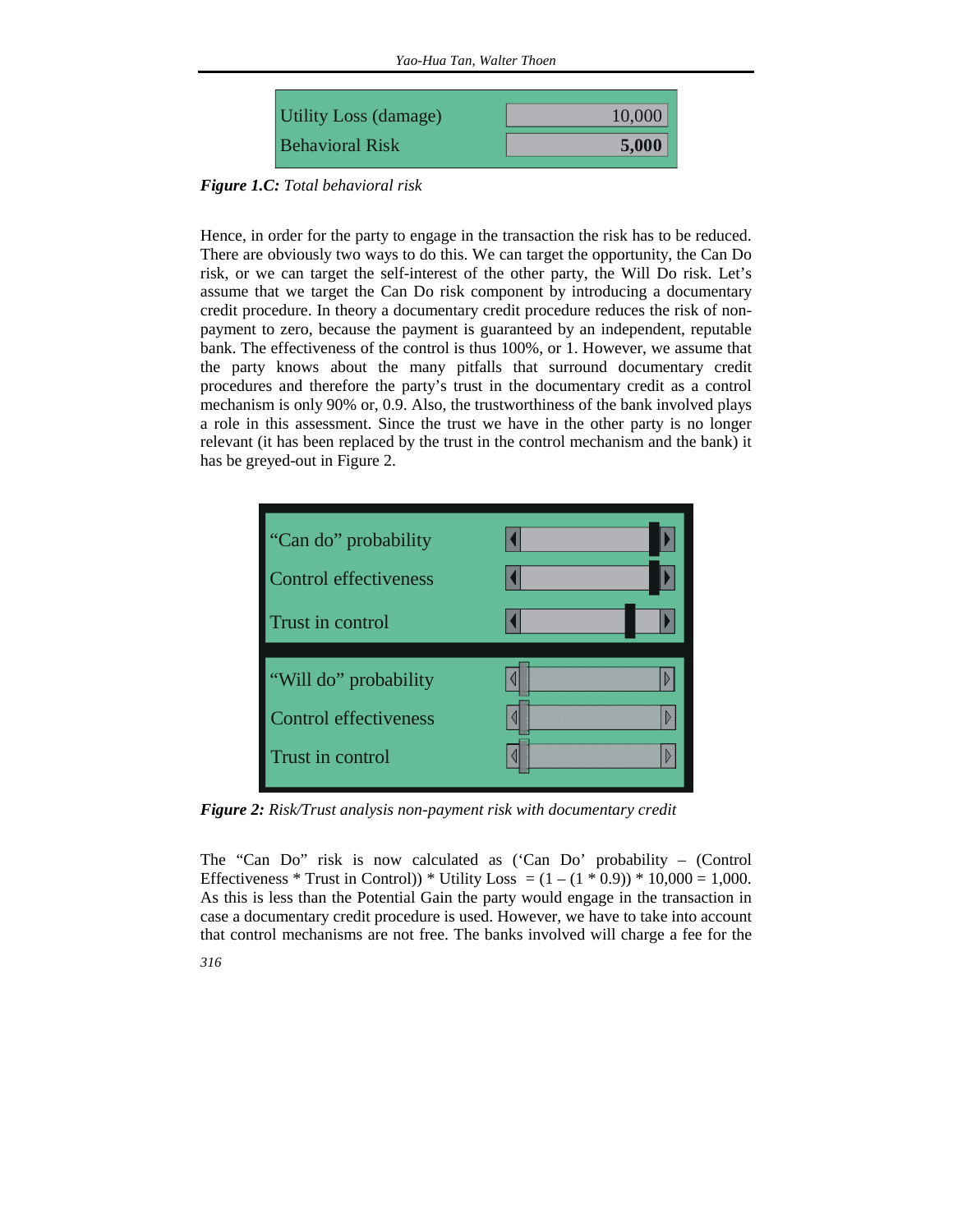documentary credit and one of the parties has to pay those fees. If the party has to pay the costs and they would be more than EUR 1,350, then the party would still not engage in the transaction.

Another approach to address to behavioral risk would be to require the other party to pay some of the money in advance. Let's assume we require the other party to pay 40% in advance. This does not affect the opportunity for the other party not to pay. However, the Utility Loss is reduced by 40% to EUR 6,000 and the resulting behavioral risk would thus be  $1 * 0.5 * 6,000 = 3,000$ . This is more than the Potential Gain and would thus suggest that the party would not engage in the transaction. But, this assumes that the trust in the other party remained at 50%. However, if the other party accepts the 40% down payment, then the other party takes a risk and trusts us by putting up a significant portion of the money in advance. This observation causes the party to re-assess the trust in the other party and increase it to say 75% in this scenario. In the trust literature this is often referred to as 'reciprocal trust'. The calculation becomes  $1 * 0.25 * 6,000 = EUR$ 1,500 and the party would thus engage in the transaction.



*Figure 3: Risk/Trust analysis non-payment risk with 40% down payment* 

In this section we illustrated the idea of reasoning about trust and control mechanisms when negotiating and drafting contracts with examples. In the next section we show in more detail how we can model the various cost, risk and trust aspects related to the actions and how we can apply rules to the model that actually suggest the use of control mechanisms such as documentary credit procedures to the users of the system.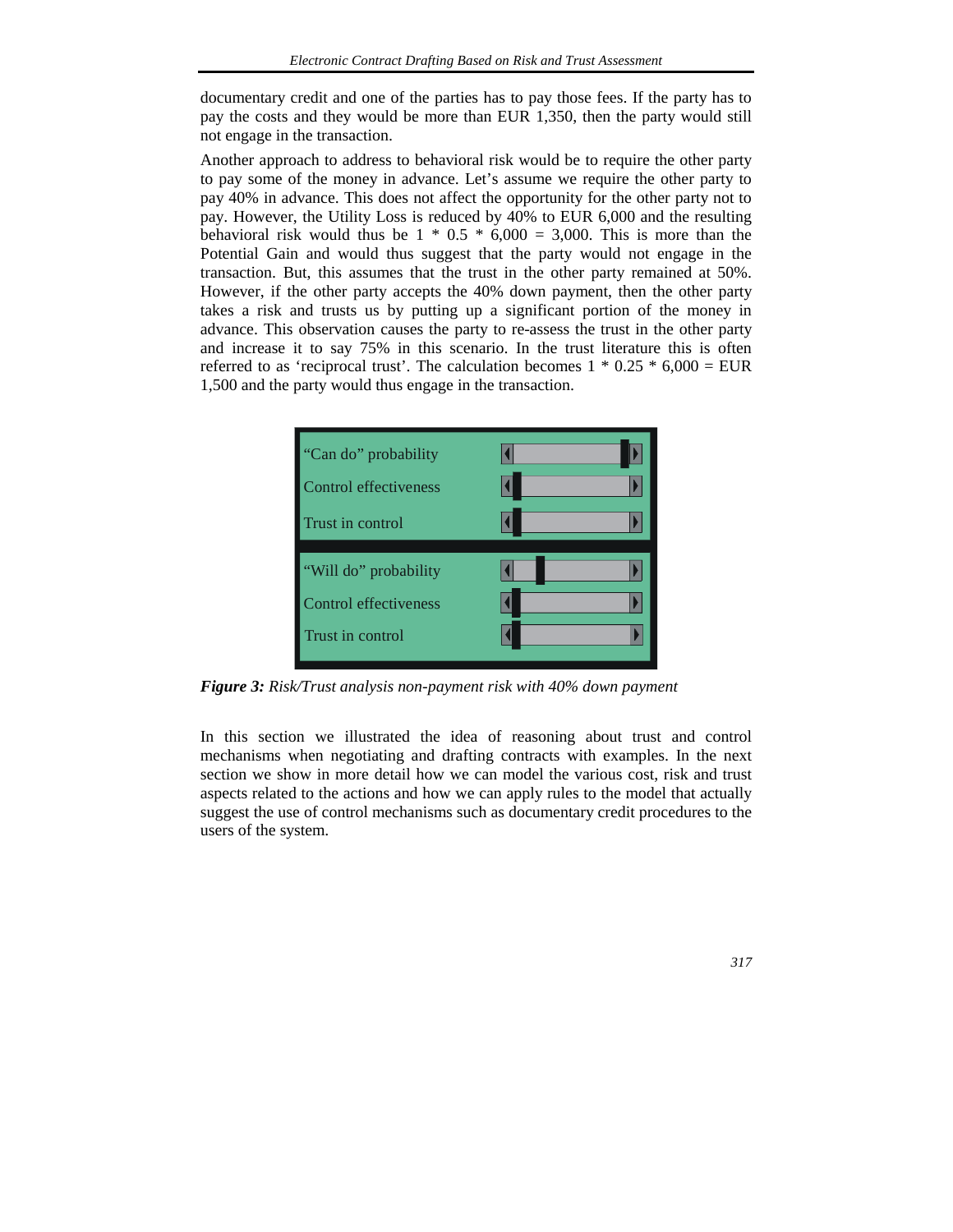#### **5. Design of the System**

The basic idea of the contract drafting based on risk/trust models is that the drafting is supported by a library of heuristic rules that are applicable to a specific risk/trust model. The user is supposed to give as input a specific setting of the rulers in the risk trust model, and the system contains rules that suggest control procedures to obtain the desired results. Hence, inside the system a kind of rule matching takes place that is based on heuristic rules to cope with all kind of risk and trust issues. In general the rules will be specific to a certain domain (e.g. a letter of credit procedure is specific for the domain of international sale of goods). However, the parameters of the rules are generic and they can be presented in a so-called rule frame. The rules that are applied in order to advice the user about possible risk reducing control mechanisms are structured according to the Rule Frame (Figure 4). A Rule Frame consists of a Context and a Rule. The Context is used to represent some general properties of the rule, such as the domain of application and the expert who created the rule in the system. The Rule component consists of three subcomponents the Conditions of Application, Target and Implementation. The Conditions of Application describe to which action type the rule can be applied and under what conditions the rule could be applied. The Target component described what elements of the Action Risk / Trust matrix is being targeted by the rule. In other words, does the rule aim to reduce the Can Do probability or the Will Do probability. Or does the rule aim to reduce the Utility Loss without influencing the behavior of the other party, which for instance is the case with credit insurance. The Target component also describes to what degree the targeted element will be affected (in the opinion of the expert who created the rule). In the other words, this is the control effectiveness of the control proposed by the rule. The third component, Implementation, describes how the contract document and model of the contract/transaction have to be amended in case the rule in applied. The Implementation component might for instance specify that an actor and role have to be added the model when a third party credit insurer is used to reduce the risk of non-payment.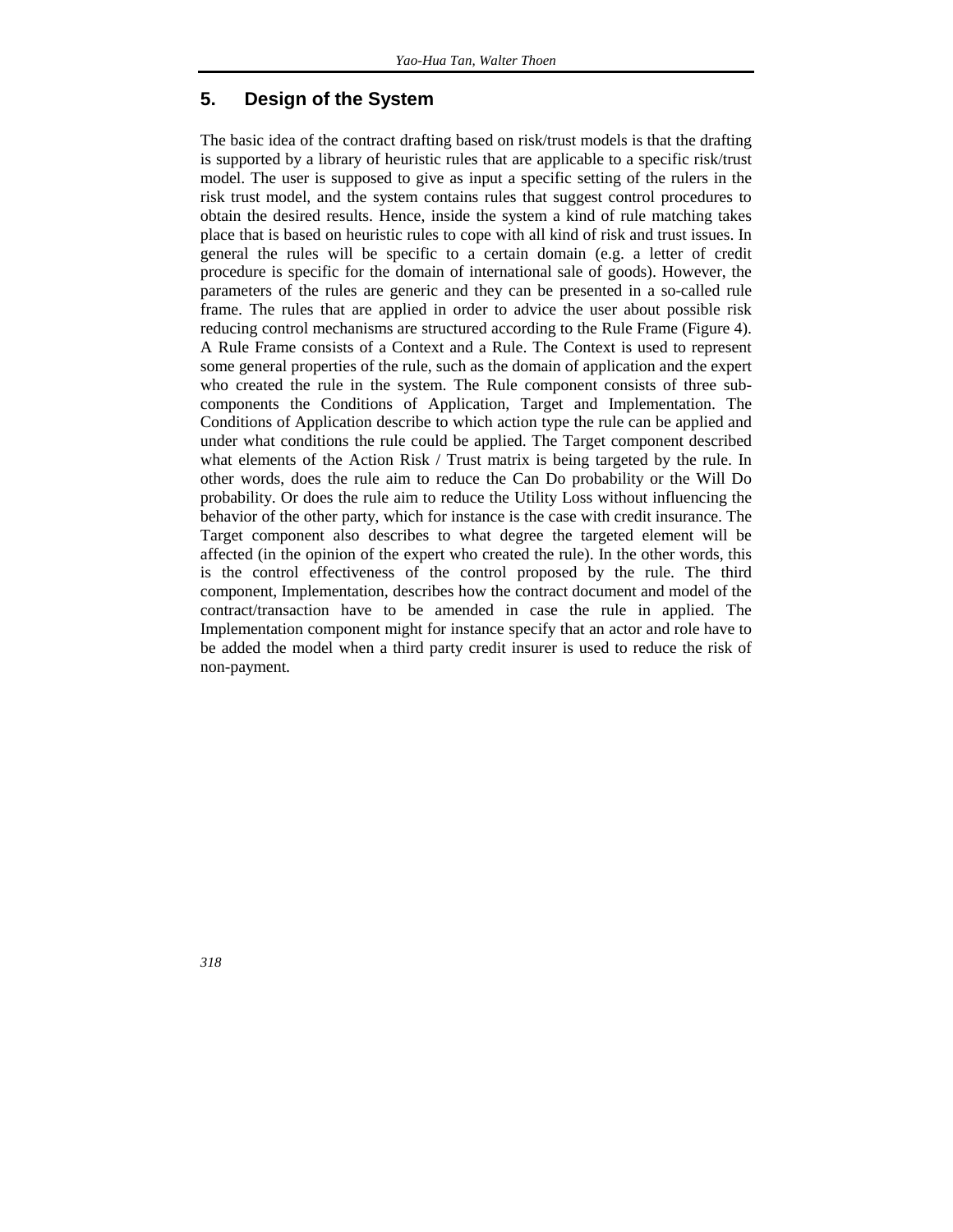

*Figure 4: Rule Frame* 

In TextBox 1 a sample rule is shown as an XML representation of the Rule Frame. The rule is based on a International Chamber of Commerce model contract called the International Commercial Agency Agreement, in which a principal contracts an international agent to solicit orders from a foreign territory [ICC83]. The Conditions of Application indicate that the rule addresses the action 'to advertise' and that the Principal should apply it in case the Agent has to perform the action and that the Principal assesses that there is a chance greater than 20% that the Agent will not advertise in the way the Principal intends. The solution proposed by the rule in the Implementation component is to add a clause to the contract stipulating, "The contents of any advertising must be approved by the Principal." This also requires that an action be added to the model of the contract, as the Principal will now have to perform the action "approve the advertising contents".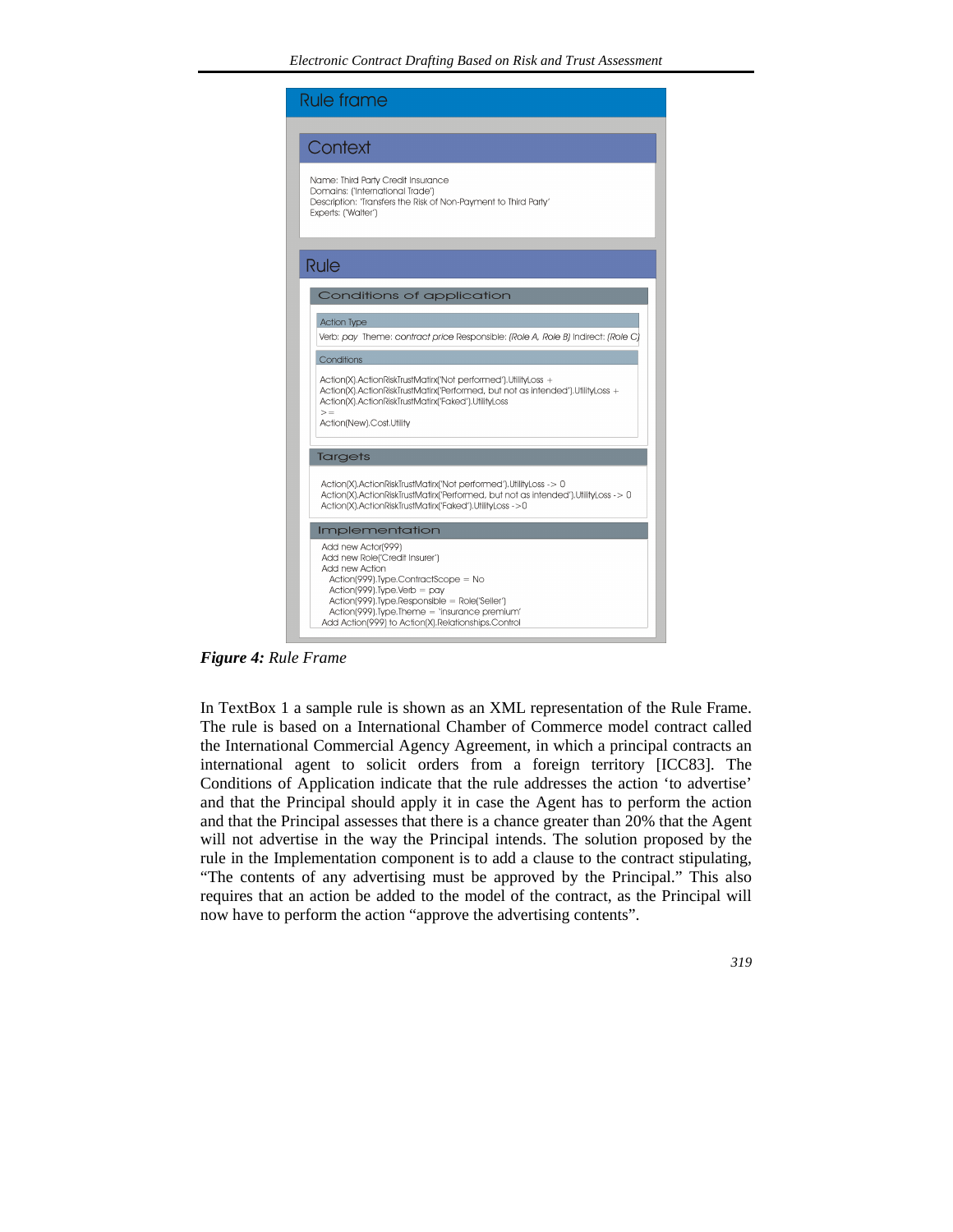#### **6. Conclusions**

In this paper we introduced a risk/trust model driven approach to contract drafting. We gave some examples to make the reader familiar with the idea of using a trust model to reason about contracts. We have also shown some of the implementation details of the system that we are currently developing. Several implementation details, such as the algorithm matching the action type descriptions in the rule with the action in the contract model, still have to be worked out. It is likely that several rules can be applied to the contract at any point during the negotiation, as we have shown with the documentary credit procedure and the down-payment control mechanisms. The system will have to support the user in choosing one of the rules. The system will of course also have to be tested by business users and experts to find out whether the approach feasible in practice. It is especially interesting to find out how much can be accomplished by only using generic rules that are not specific to a certain domain of application, such as 'international trade' or 'offshore software development'.

#### **References**

- [AMR98] Special Issue on Trust in Organizations, Academy of Management Review, Vol. 20, No 3, (1998)
- [C01] http://www.law.cornell.edu/topics/contracts.html
- [CF98] Castelfranchi, C. and Falcone, R., Social Trust: cognitive anatomy, social importance, quantification and dynamics. In Proceedings of the Workshop on Deception, Fraud and Trust in Agent Societies, Autonomous Agents conference (AA'98), Minneapolis, 1998, pp. 35-49.
- [DB98] Das, T.K., and Bing-Sheng Teng, "Between Trust and Control: developing confidence in partner cooperation in alliances", Academy of Management Review, Vol. 23, No. 3, pp. 491-512, 1998
- [F95] Fukuyama, F., "Trust: Social Virtues and the creation of prosperity", Free Press, 1995.
- [G01] Goossens, A., "Contractmanagement een must", Tijdschrift voor Inkoop en Logistiek, nr. 12-2001, pp. 56-58, 2001
- [G02] Ganzaroli, A., PhD Thesis, Erasmus University Rotterdam, 2002
- [GLF98] Ganzaroli, A., Lee, R. and Firozabadi, B., "The role of trust in design of trustworthy trade procedures", Proceedings of the workshop on Deception, Fraud and Trust in Agent Societies, Autonomous Agents conference, 1998
- [HL98] Holland, C.P., Lockett, A.G., "Business Trust and the Formation of Virtual Organizations", Proceedings of the 31st Annual Hawaii International
- *320*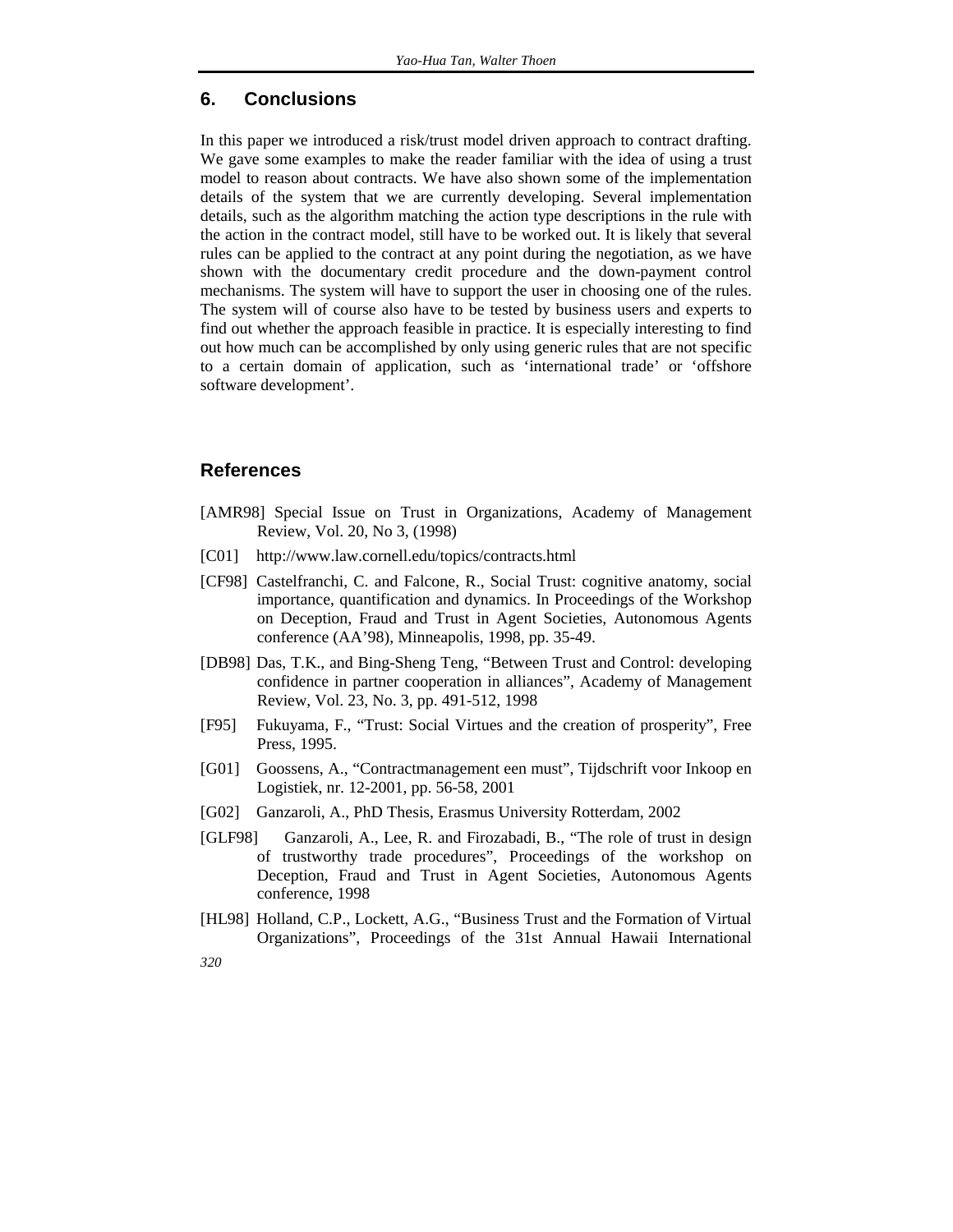Conference on System Sciences (HICSS'98), IEEE Computer Society, 1998

- [ICC83a] "International Commercial Agency", ICC Publication …, ICC Publishing, Paris, 1983
- [ICC83b]"Commercial Agency Guide for the drawing up of contracts", ICC Publication N410E, ICC Publishing, Paris, 1983
- [KK70] Kee, H.W., and Knox, R.E. "Conceptual and methodological considerations in the study of trust", Journal of Conflict Resolution, No 14, pp. 357-366, 1970.
- [L79] Luhmann, L., "Trust and Power", John Wiley & Sons Ltd., 1979
- [L80] Lee R.M., CANDID—A Logical Calculus for Describing Financial Contracts. PhD thesis, University of Pennsylvania, Department of Decision Sciences (now Department of Operations and Information Management), 1980. Working paper 80-06-2.
- [L88] Lee, R.M., "A Logic Model for Electronic Contracting", Decision support systems, Vol. 4, 1988, pp. 27-44
- [L96] Lee R.M., "CANDID: A formal language for electronic contracting," tech. rep., EURIDIS: Erasmus University Research Institute for Decision and Information Systems, Erasmus University, Rotterdam, The Netherlands, 29 August 1996.
- [R01] Ratnasingam, P.P., Internorganizational Trust in Business to Business E-Commerce, PhD Thesis, Erasmus University Rotterdam, 2001
- [RV92] Ring, P.S., and Van de Ven, A.H., "Structuring Cooperative relationships between organizations", Strategic Management Journal, 13, pp. 483-498, 1992
- [RV94] Ring, P.S., and Van de Ven, A.H., "Developing Processes of Cooperative Inter-organizational Relationships", Academy of Management Review, 19, pp. 90-118, 1994
- [STT01] Somasundaram, R., Tan, Y.H., and Thoen, W., "A Survey of Electronic Contracting Related Developments", Proceedings of 14th Bled Electronic Commerce Conference, to appear, 2001
- [TT99] Tan, Y.H. and Thoen, W., "A Logical Model of Directed Obligations and Permissions to Suppport Electronic Contracting", International Journal of Electronic Commerce (IJEC), Vol 3. No.2, pp. 87-104, winter 1998-99.
- [TT00] Tan, Y.H. and Thoen, W., "Toward a Generic Model of Trust for Electronic Commerce", International Journal of Electronic Commerce, vol. 5, nr. 2, pp. 61-74
- [TT02] Tan, Y.H. and Thoen, W, "A Formal Trust model", to appear in Decision Support System
- [U94] UNIDROIT, "Principles of International Commercial Contracts", 1994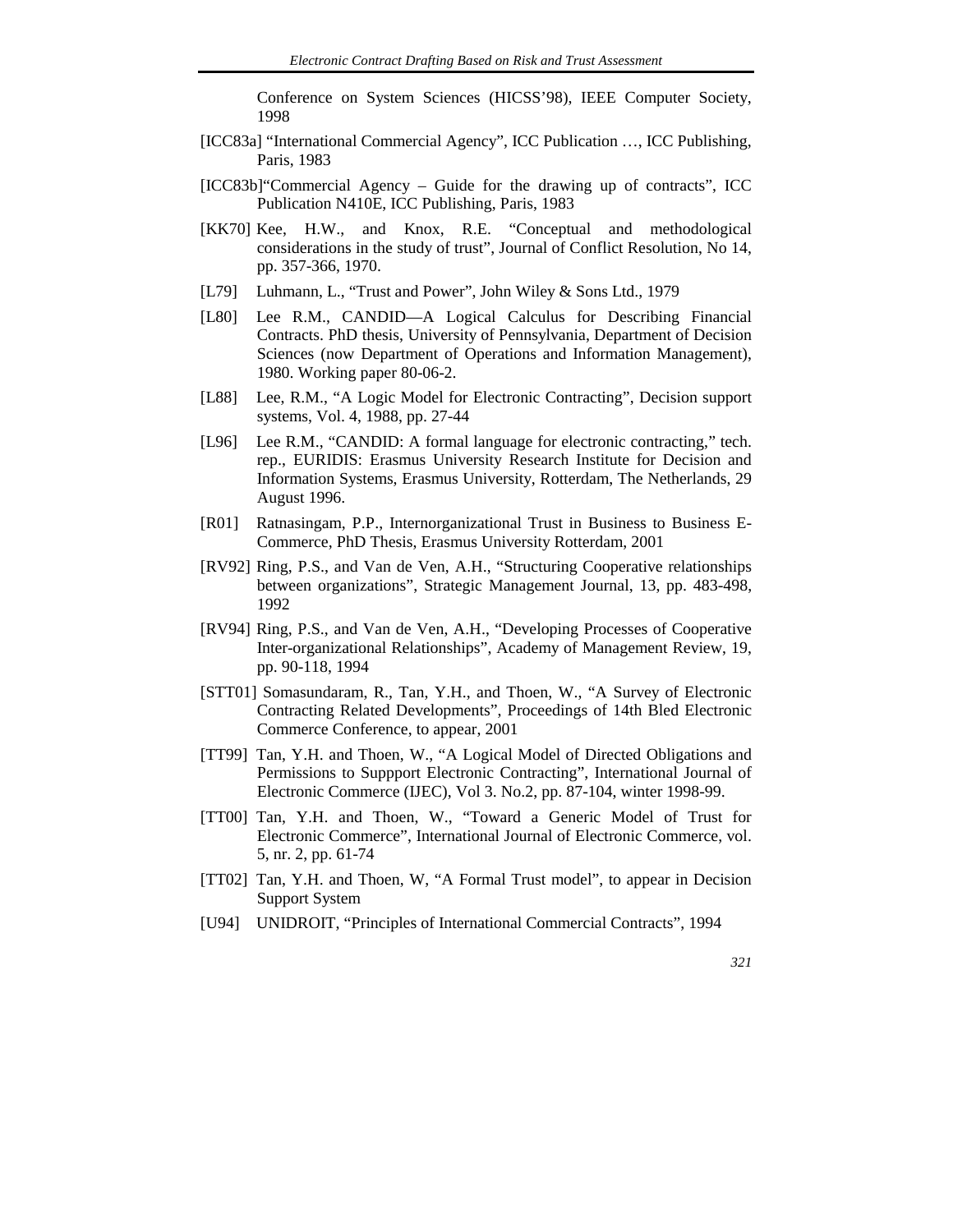- [W75] Williamson, O.E., "Markets and Hierarchies: Analysis and antitrust implications", The Free Press, New York, 1975.
- [W85] Williamson, O.E., "The Economic Institutions of Capitalism", The Free Press, New York, 1985.
- [Z86] Zucker, L.G., "Production of trust: Institutional sources of economic structure: 1840-1920", Research in organizational behavior, eds. B. Staw and L. Cummings, 8, pp. 53-111, 1986